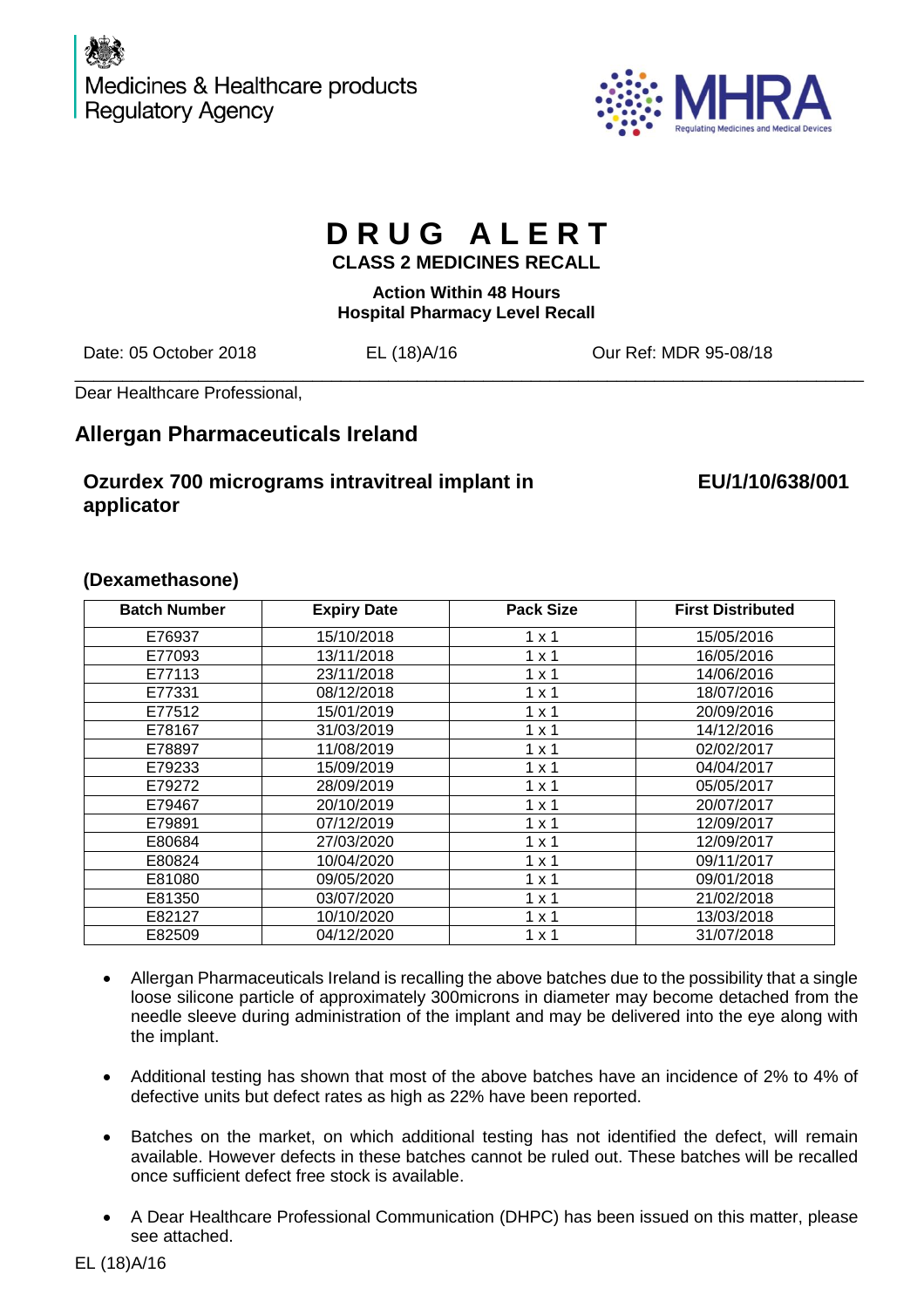

#### **Actions Required**

#### **Pharmacists:**

• Please quarantine any affected stock and contact Allergan on the Customer Services contact details provided below to arrange the uplift and credit of the quarantined units.

#### **Clinicians:**

- Until unaffected stock is available, Clinicians are advised to consider alternative treatments if available and use Ozurdex only if no other treatment is suitable, taking each patient's individual clinical condition into account. It is recommended that Ozurdex should only be used after a full discussion of the defect, it's potential risks and any alternative available options, with the patient.
- It is anticipated that there may be patients where other alternatives are NOT available or suitable. In the scenario where the remaining batches in which the defect has not been detected are exhausted, clinicians can request access to quarantined stock on an individual patient supply basis from Allergan. Please contact Allergan Customer Services for further details using the contact information below.
- Please click on the following link for information from UK Medical Information on alternative treatments: [https://www.sps.nhs.uk/articles/alternative-pharmacological-treatment-options-to](https://urldefense.proofpoint.com/v2/url?u=https-3A__www.sps.nhs.uk_articles_alternative-2Dpharmacological-2Dtreatment-2Doptions-2Dto-2Dozurdex-2Ddexamethasone-2Dintravitreal-2Dimplant_&d=DwMFAg&c=bXyEFqpHx20PVepeYtwgeyo6Hxa8iNFcGZACCQj1uNM&r=sYWV_4-eNhsO5u1Dz33on77oI74ZIEwEV_U5FsVQkgI&m=JkueeqGrTBi1a2NSgA2tLzpPzBCqlHBOfheiN0HB4Pk&s=bk9ExHQtm3YI7vnAw0JF9NmsOFa4zhAWt0CVo36eQlA&e=)[ozurdex-dexamethasone-intravitreal-implant/](https://urldefense.proofpoint.com/v2/url?u=https-3A__www.sps.nhs.uk_articles_alternative-2Dpharmacological-2Dtreatment-2Doptions-2Dto-2Dozurdex-2Ddexamethasone-2Dintravitreal-2Dimplant_&d=DwMFAg&c=bXyEFqpHx20PVepeYtwgeyo6Hxa8iNFcGZACCQj1uNM&r=sYWV_4-eNhsO5u1Dz33on77oI74ZIEwEV_U5FsVQkgI&m=JkueeqGrTBi1a2NSgA2tLzpPzBCqlHBOfheiN0HB4Pk&s=bk9ExHQtm3YI7vnAw0JF9NmsOFa4zhAWt0CVo36eQlA&e=)

#### **Contact Details**

- Stock enquiries, Allergan Customer Services, tel: 0808 238 1500 Option 1; email: [ukcustomerservices@allergan.com](mailto:ukcustomerservices@allergan.com)
- Medical information, tel: 01628 494026; email: [UK\\_Medinfo@allergan.com](mailto:UK_Medinfo@allergan.com)

Recipients of this Drug Alert should bring it to the attention of relevant contacts by copy of this letter.

Yours faithfully

**Defective Medicines Report Centre 10 South Colonnade Canary Wharf London E14 4PU Telephone +44 (0)20 3080 6574**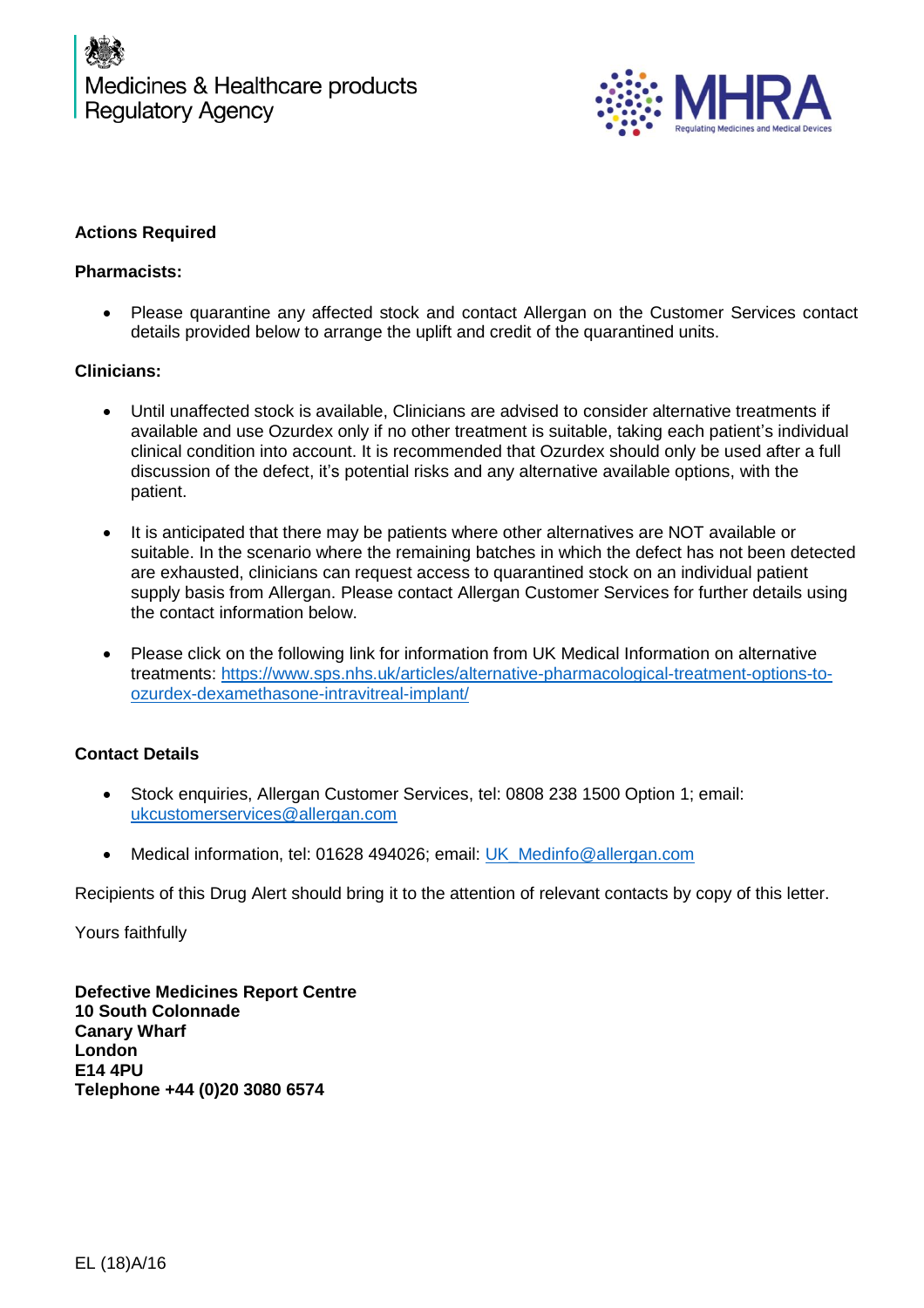

Direct Healthcare Professional Communication

04 October 2018

#### **Ozurdex® 700 micrograms intravitreal implant (dexamethasone): silicone particle observed on implant during inspection**

Dear Healthcare Professional,

Allergan Pharmaceuticals Ireland, Westport, Co. Mayo, Ireland in agreement with the European Medicines Agency and the Medicines and Healthcare products Regulatory Agency (MHRA) would like to inform you of the following:

#### *Summary*

- During a routine manufacturing inspection, a silicone particle approximately 300 microns in diameter was observed in dispensed Ozurdex implants. The silicone particle has been confirmed to originate from the needle sleeve.
- Some batches of Ozurdex already distributed in the EU are affected by this defect. Most batches have 2% to 4% defective units, but defect rates as high as 22% have been reported.
- Ozurdex batches known to be affected are being recalled from the EU market. Refer to appendix 1 for the list of recalled batches. In the UK, an electronic recall notice will be issued by MHRA.
- Remaining batches in which additional testing has not identified the defect will be recalled once sufficient new stocks of Ozurdex that are reliably known to be free of this defect become available in each country. Allergan will provide an update, via a direct mailing, by the 19<sup>th</sup> of October 2018 to advise when new stock will be available for each market.
- Until unaffected product is available, clinicians are advised to consider alternative treatments if available and use Ozurdex only if no other treatment is suitable, taking each patient's individual clinical condition into account.
- The decision on whether to use Ozurdex should be made by the treating ophthalmologist based on an assessment of the benefits of Ozurdex treatment, the additional potential risks of injecting the silicone particle along with Ozurdex, and the risks of delaying treatment if other therapies are either not appropriate or not available.
- It is recommended that Ozurdex should only be used after a full discussion of the defect, its potential added risks, and any alternative available options with the patient.
- If treatment with Ozurdex is continued, regular monitoring and extra vigilance for adverse events is required and any adverse events that are considered related to Ozurdex implant should be promptly reported to the Yellow Card Scheme.

#### *Background and clinical implications on the safety concern*

During a routine in-process inspection, a loose particle of silicone was observed on a sampling of Ozurdex implants. The particle is from the needle silicone sleeve. The silicone sleeve is an intrinsic part of the Ozurdex product, and the particle is not an external contaminant. The particle size is approximately 300 microns in diameter. Subsequent testing of retained samples has identified that batches already distributed in the EU are affected. However, due to the nature of the testing it cannot be ruled out that other batches also contain a silicone particle and the root cause of the particle presence has not yet been definitively identified.

#### **Clinical implications:**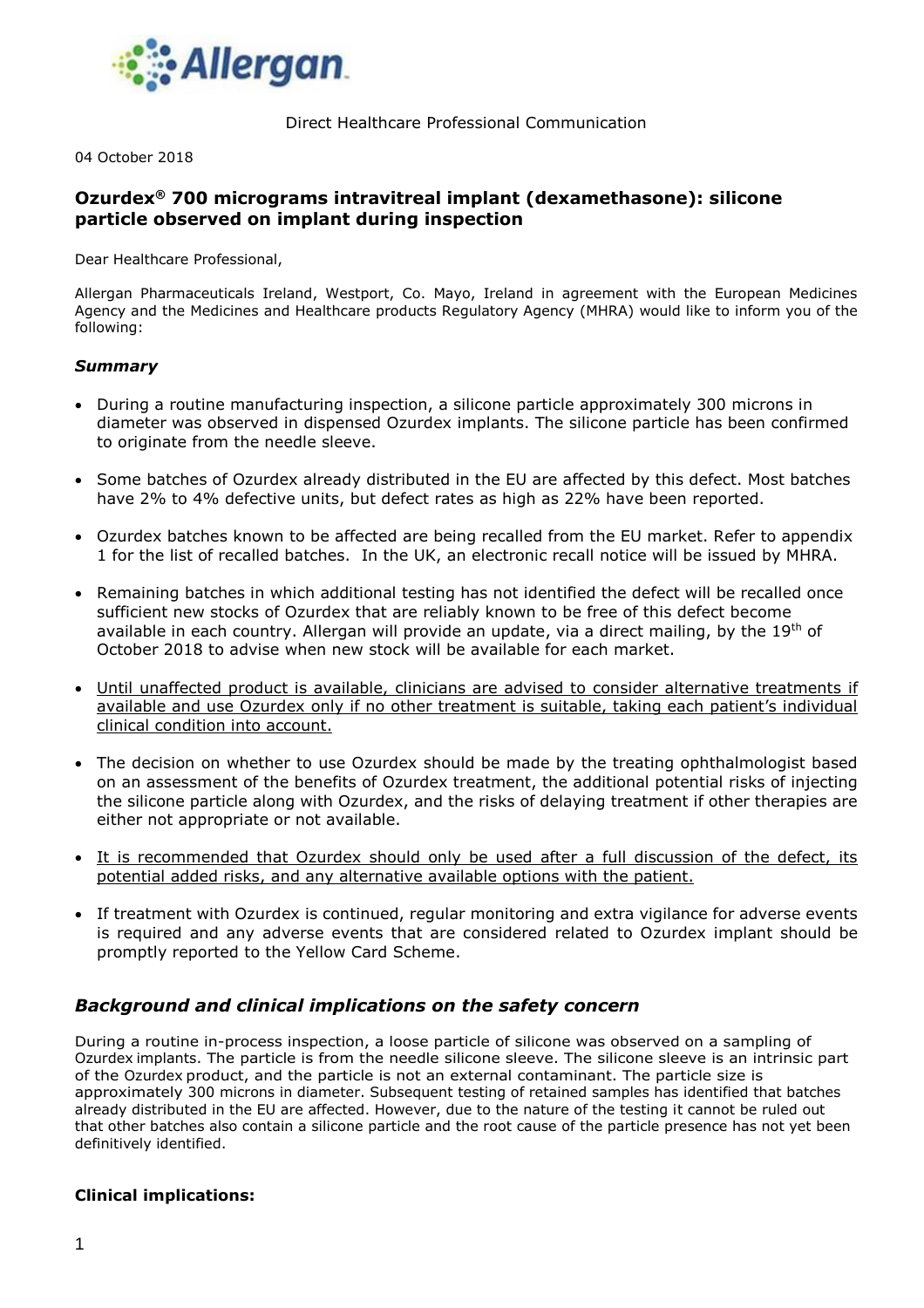

The risks associated with the injection of the silicone along with the Ozurdex implant cannot be precisely ascertained due to a lack of adequate information. Likewise, experience with other silicone substances injected into the eye cannot be directly extrapolated to this scenario. However, for some patients the immediate need and benefit of Ozurdex implant may outweigh the total risk of the injection of Ozurdex including the additional potential risks of injecting the silicone particle.

- **Obscuration of vision by particle:** the silicone particle is not expected to degrade, and it will remain permanently in the vitreous cavity unless removed. The particle is likely to move within the visual axis, it may act in the same way as an endogenous vitreous opacity (floater).
- **Intraocular inflammation:** in sensitive patients this potential risk cannot be ruled out and it is difficult to predict if patients may react to this particular silicone particle. Monitoring for potential intraocular inflammation through routine eye exam at routine intervals for Ozurdex-treated patients is recommended.
- **Corneal adverse reaction:** in patients that have an opening between the anterior and the posterior segment of the eye (eg, following capsulotomy or iridectomy) the particle could potentially migrate to the anterior chamber. While the potential of particle migration through such an opening is low, the possibility cannot be ruled out, thus signs of corneal adverse reactions should be monitored.

If Ozurdex is used, **extra-vigilance from clinicians and patients** is required. Clinicians need to inform patients of the defect. Symptoms and signs for patients and clinicians to be aware of include:

- Uncontrolled or persistent inflammation in patients treated with the Ozurdex implant which are not in keeping with conventional disease course normally seen after treatment with intravitreal Ozurdex therapy.
- A permanent dense floater in the field of vision present more than 12 months after last Ozurdex treatment that is not attributed to underlying ocular diseases.
- Any signs of corneal adverse reactions associated with a small ( $\sim$ 300 micron) foreign body in the anterior chamber that is not degrading.
- Any increases in intraocular pressure in patients who did not previously experience increased intraocular pressure with Ozurdex.
- Observation of a blue particle ( $\sim$ 300 microns) in the vitreous or in the anterior chamber upon examination.

Routine Ozurdex product safety reviews conducted by Allergan do not indicate an adverse event trend associated with the presence of a silicone particle with over 1.5 million units distributed worldwide. Although a few ocular inflammation adverse events have been found in EudraVigilance database, these are difficult to interpret given the likelihood of events being attributed to underlying ocular disease. There is currently no evidence to indicate an association between intraocular inflammation and the silicone particle. However, there may be an element of underreporting given that this defect has not been identified before. No additional risks associated with offlabel use are anticipated.

Allergan will issue an update to clinicians by the  $19<sup>th</sup>$  October when it will be possible to provide a reasonable estimate of when their marketplace can be supplied with defect free stock.

Allergan Pharmaceuticals Ireland has identified a corrective action that eliminates creation of the particle and are in the process of confirming this corrective action prior to releasing any further product. Allergan is recommending, in association with MHRA, that current stocks of Ozurdex product be replaced with new stock once product without the possible silicone particle becomes available.

#### *Call for reporting*

Ozurdex is a medicine. Please continue to report suspected adverse drug reactions (ADRs) to the MHRA through the Yellow Card Scheme.

Please report:

- all suspected ADRs that are serious or result in harm. Serious reactions are those that are fatal, lifethreatening, disabling or incapacitating, those that cause a congenital abnormality or result in hospitalisation, and those that are considered medically significant for any other reason
- all suspected ADRs associated with new drugs and vaccines identified by the black triangle▼

It is easiest and quickest to report ADRs online via the Yellow Cards website -

https://yellowcard.mhra.gov.uk/ or via the Yellow Card app available from the Apple App Store or Google Play Store.